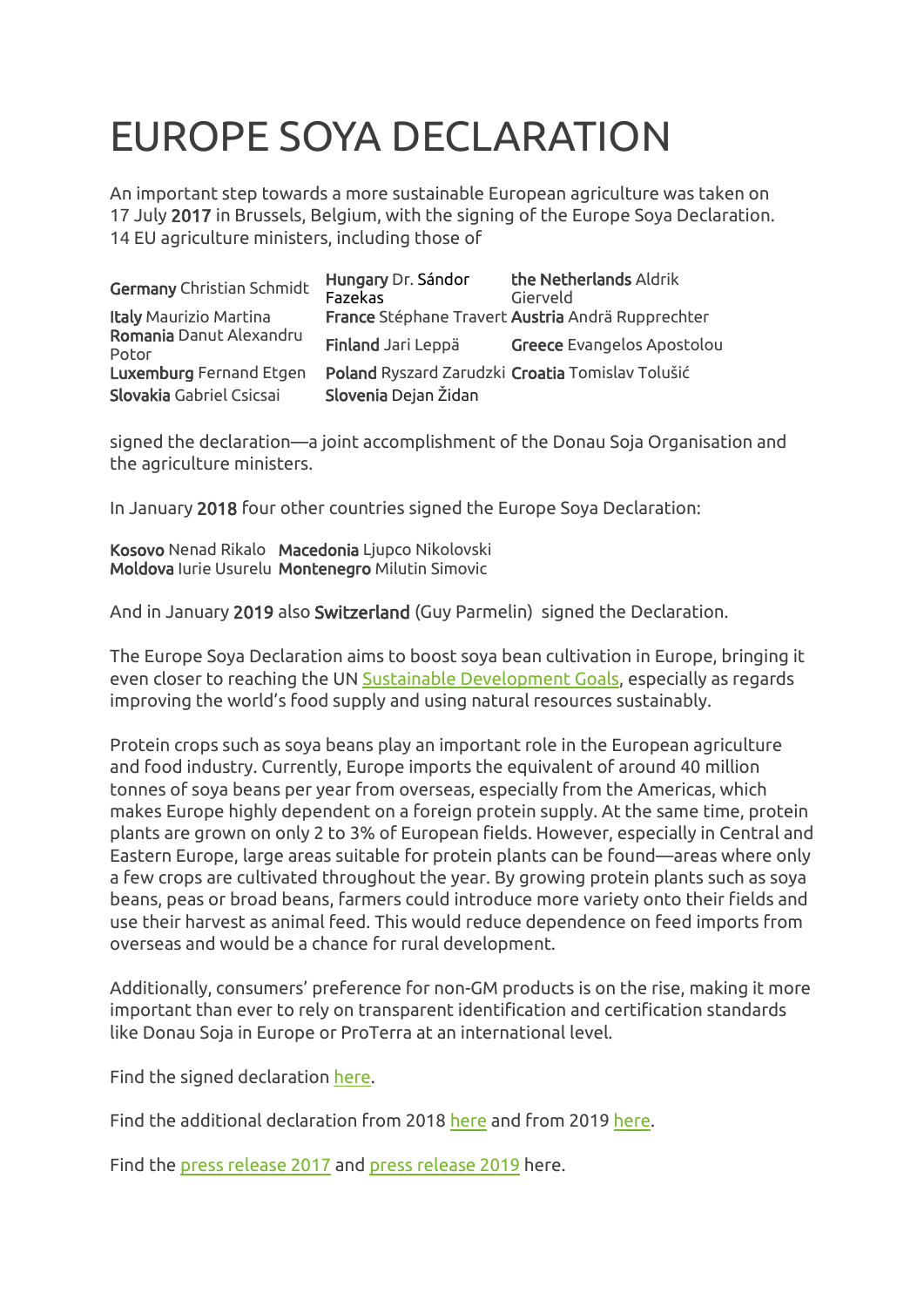Common Declaration of Austria, Croatia, Finland, France, Germany, Greece, Hungary, Italy, Luxemburg, the Netherlands, Poland, Romania, Slovakia and Slovenia European Soya Declaration - Enhancing soya and other legumes cultivation

#### Preamble

The undersigned support increased production of legume crops for food and feed as a contribution to the development of more sustainable and resilient agricultural systems in This supports the United Nations Agenda 2030 and the European Union's Europe. Sustainable Development Strategy.

Agenda 2030, with 17 sustainable development goals (SDG), was adopted by all Member States of the United Nations Organisation at a summit in September 2015. The measures covered by this declaration contribute particularly to Goals 2 and 15. Goal 2 focuses on ending hunger, increasing food security, improving nutrition and promoting sustainable agriculture. Goal 15 aims to protect, restore and promote sustainable use of terrestrial ecosystems, sustainably manage forests, combat desertification, and stop and reverse land degradation and halt biodiversity loss. This declaration is a commitment to the sustainable development of efficient, resilient and productive agricultural and food systems directly supporting Goal 2 and supporting Goal 15 through associated measures to protect agricultural resources and natural and semi-natural ecosystems.

The EU Sustainability Strategy was adopted in 2001 to sustainably increase prosperity and to improve the quality of life now and for future generations, and to tap the environmental and social innovation potential of the economy. The strategy aims to prevent the over-exploitation of resources, gain more recognition of the value of ecosystem services, and stop the decline in biodiversity. The greater use of the ecosystem services that legumes can provide in Europe makes an important contribution to achieving these objectives.

#### Drivers and objectives

Legume crops are vital to the global agricultural system but only 3-4% of the arable land area in Europe is used for legume crops. Because of the special characteristics of legumes, increasing European legume production contributes to the diversification of cropping with benefits for other crops, particularly cereals. Legume crops are 'break' crops that reduce weed, pest and disease risks in cropping systems. This reduces the need for pesticides. They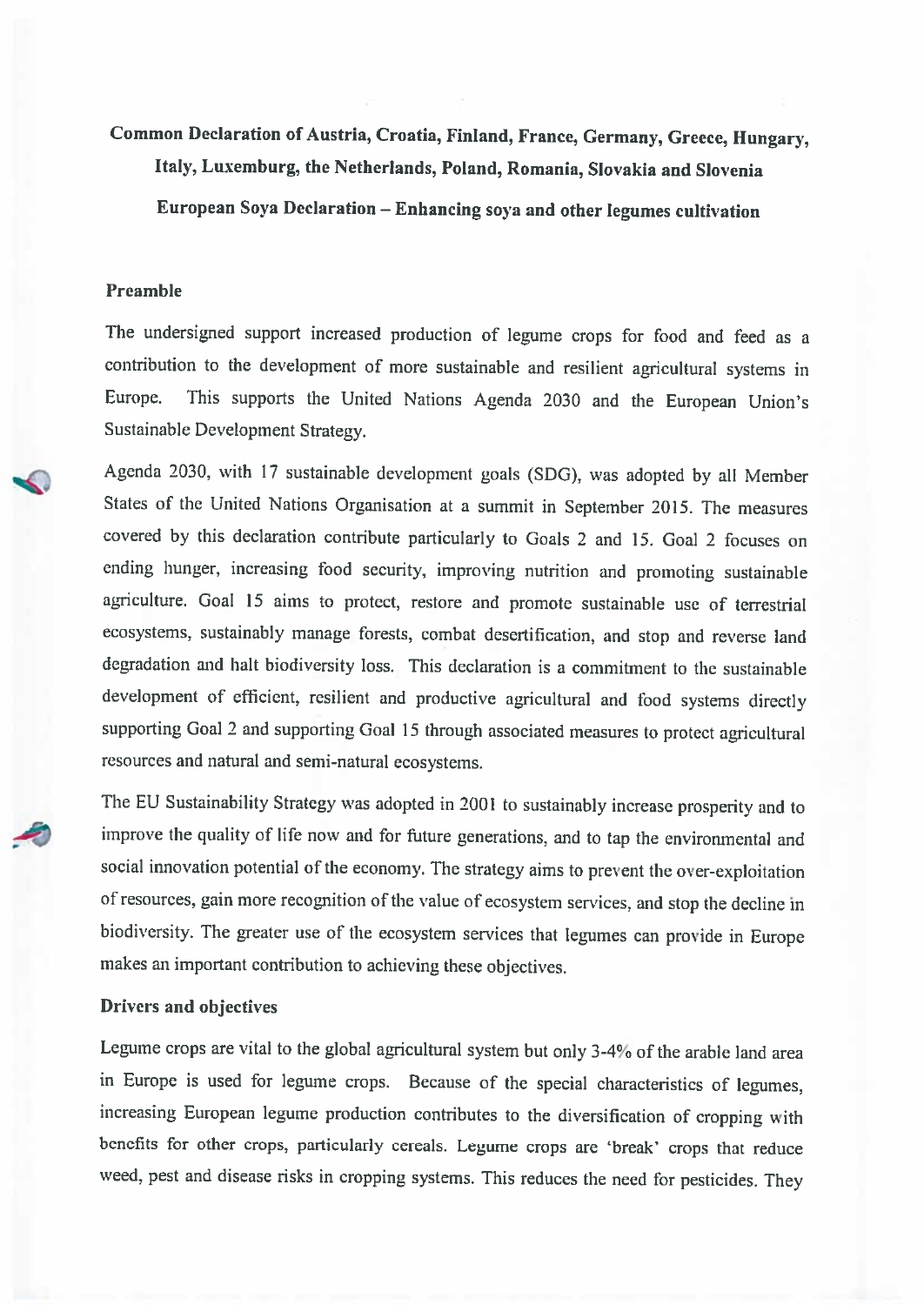also 'fix' atmospheric nitrogen reducing fertilizer nitrogen use. A wide range of legume species adapted to different farming circumstances is available to expand legume production all over Europe.

Soybean is the most widely cultivated legume in the world. Originating from China, where it has been grown for thousands of years, the soybean was introduced to Europe nearly 150 years ago. Although still widely thought of as new to Europe, it is also the most widely grown grain legume in Europe where it grows well. Yields in Europe are high and similar to those in USA and Brazil which are the main exporters of soybeans and soybean meal.

The signatories to this declaration maintain that the following elements relating to the sustainable production of soybeans and other legumes support Goals 2 and 15 of the Agenda 2030 of the United Nations:

- development of sustainable soybean and other legumes production in suitable areas of Europe taking into account resources availability;
- integration of soybean and other legumes cropping into diverse well-planned crop rotations:
- use of integrated crop protection that follows the 'as much as is necessary and as little as possible' principle with priority given to the use of host-plant resistance and tolerant cultivars:
- maintenance of traditional valued landscapes, landscape features and protection of high nature value biotopes in agricultural landscapes; and
- development of sustainable soybean and other legume markets in Europe that balance and meet the needs of growers, processors, livestock producers and consumers along transparent value chains.

Soybean and other legumes production can be beneficially increased in many countries in Europe. Large areas are cultivated with wheat, maize, oilseed rape and sunflower in simple cropping systems that lack diversity. Including legumes in these cropping systems strengthens local economies, increases local and regional protein self-sufficiency, and supports protein partnerships. Protein crop production in Europe generally supports rural economies and creates jobs in farming, processing and usage of locally produced proteins for food and feed.

In view of the need for sustainable agricultural production systems that support Agenda 2030 and the EU Sustainability Strategy of 2001, the signatories support local, regional, national and European initiatives to develop sustainable protein supplies that are highly accepted in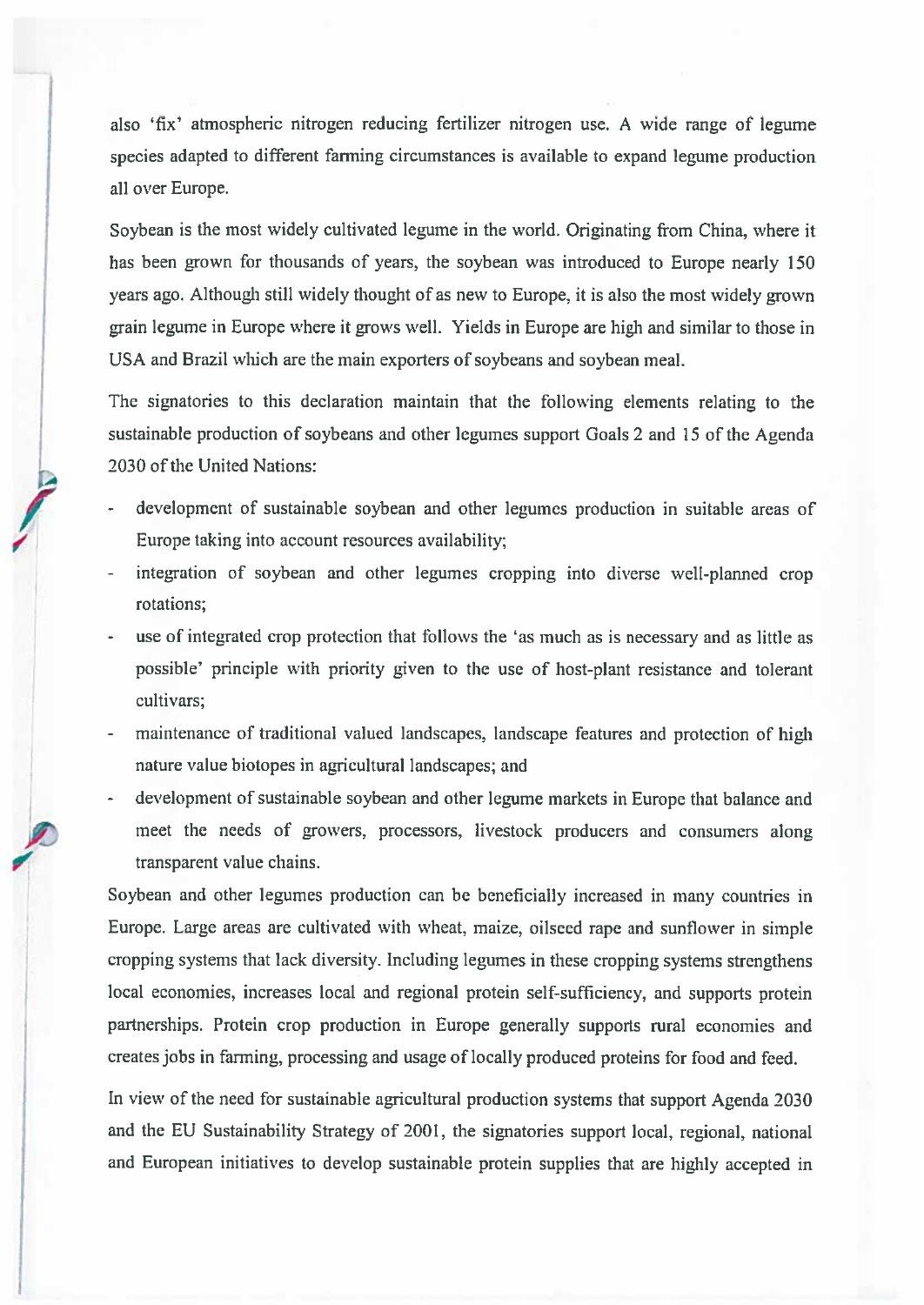consumer markets. Efforts include agricultural policy measures that support more diverse cropping systems, promote innovation, or support the development of logistics, processing and markets. In addition, measures adopted by the signatories will:

- provide consumers with information on promoting plant proteins;
- encourage more precise livestock feeding to increase the efficiency of protein use in feeding;
- improve the use of protein from grassland;
- support more effective use of other European protein sources such as rapeseed and sunflower meal, and by-products such as distillers grains;
- increase locally-adapted legume production, in line with available natural resources, using sustainable production techniques and locally adapted legumes; and
- strengthen support for certification of sustainably-produced soybeans and meal imported from other parts of the world to meet remaining demand.

Because of increasing consumer interest in GMO-free products, especially those of animal origin, the signatories are making efforts to bring forward an increasing choice for consumers with respect to GMO-free food and feed. They therefore support the further development of markets for sustainably cultivated non-GMO soybeans and soybean products as well as the establishment of transparent product labeling systems based on certified production standards such as Danube Soya and Europe Soya. The signatories also support the development of partnerships, including between EU and non-EU countries such as Ukraine, Moldova, Serbia and Bosnia-Herzegovina, so that more sustainable, certified soybeans are cultivated, processed and traded in Europe.

Brussels, 17 July 2017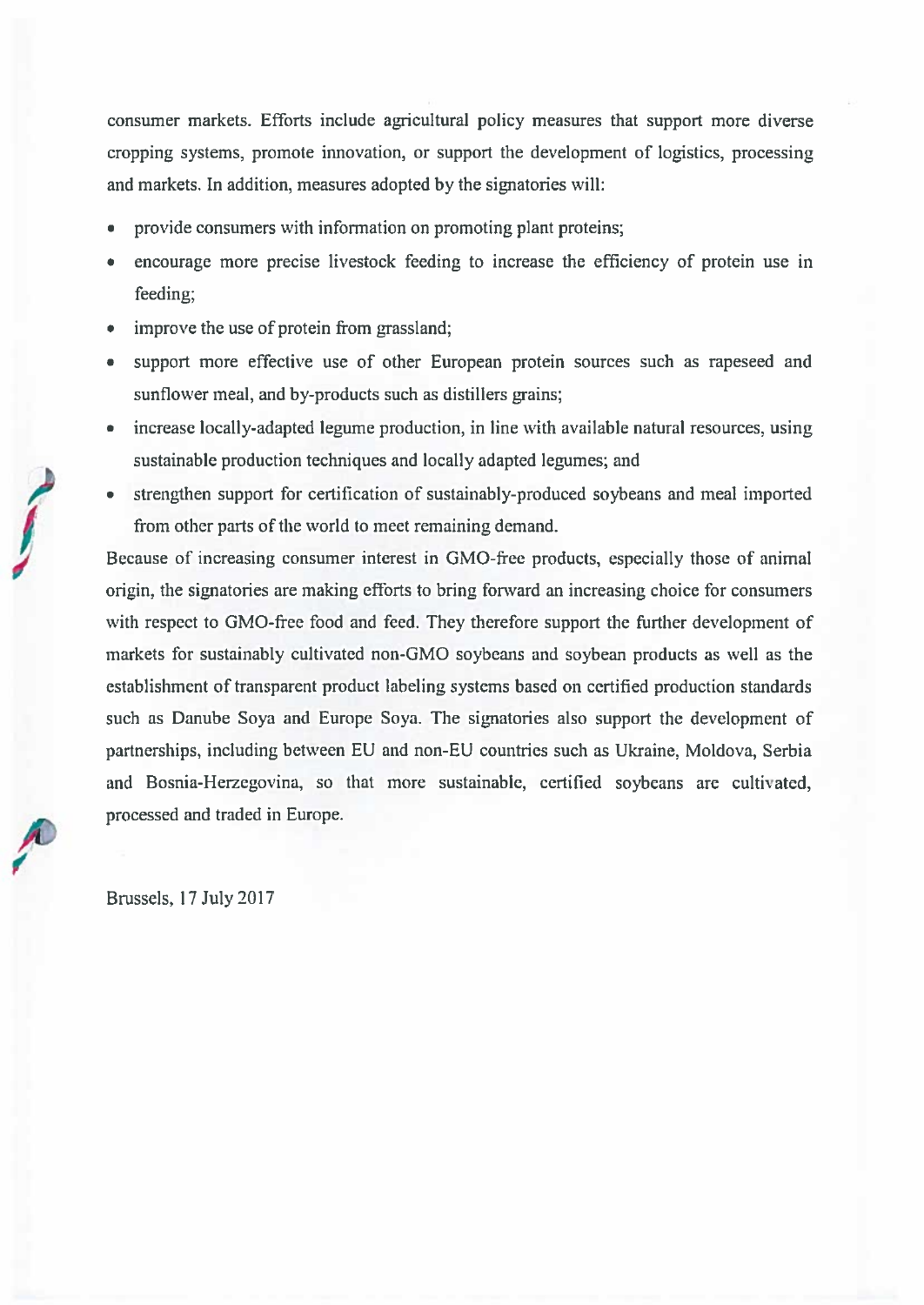On behalf of

Tomislav Tolušić, Minister, Ministry of Agriculture

 $1010$ le

Jari Leppä, Minister, Ministry of Agriculture and Forestry

Stephang Travert, Minister, Ministry of Agriculture and Food

**Austria** 

Andrä Rupprechter, Mnister, Federal Ministry of Agriculture, Forestry, Environment and Water Management

**Croatia** 

**Finland** 

**France** 

**Germany** 

**Greece** 

Evangelos Apostolou, Minister, Ministry of Agricultural Development and Food

Christian Schmidt, Minister, Federal Ministry of Food and Agriculture

1. . . . . . . . . . . . .

**Hungary** 

Dr. Sándor Fazekas, Minister, Ministry of Agriculture

**Italy** 

...................................... Maurizio Martina, Minister, Ministry of Agricultural, Food and **Forestry Policies** 

Luxembourg

. . . . . . . . . . . . . . . . . . . . Fernand Etgen, Minister, Ministry of Agriculture, Viticulture and **Consumer Protection** 

**The Netherlands** 

Aldrik Gierveld, Deputy Director General, Directorate-General for Agriculture and Nature, Ministry of Economic Affairs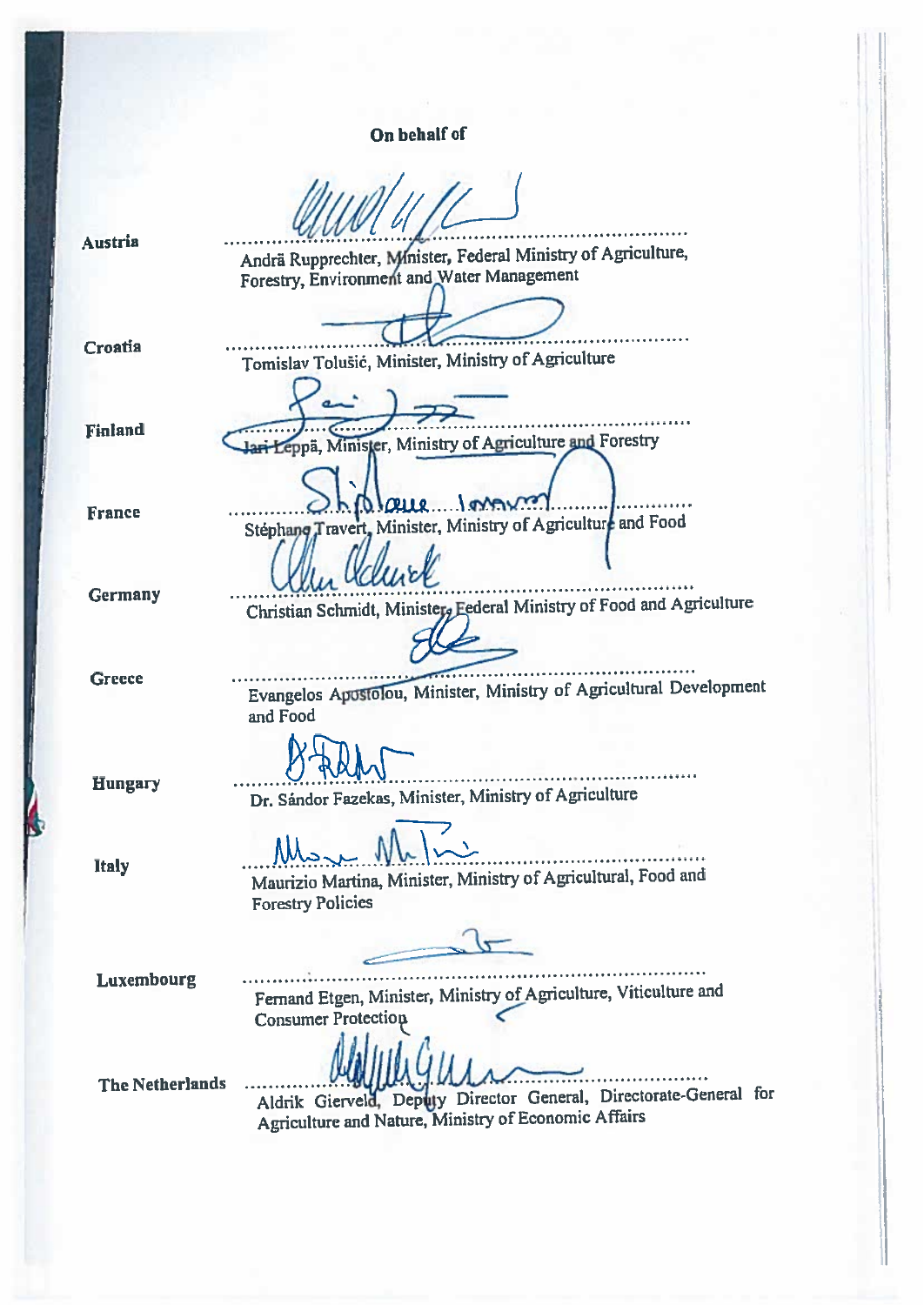Zarrolil Poland Ryszard Zarudzki Undersecretary of State, Ministry of Agriculture and Rural Development Romania Dănuț Alexandru Potor, State Secretary, Ministry of Agriculture and Rural Development Slovakia Gabriel Csicsai, State Secretary, Ministry of Agriculture and Rural Development Slovenia Dejan Židan, Minister, Ministry of Agriculture, Forestry and Food